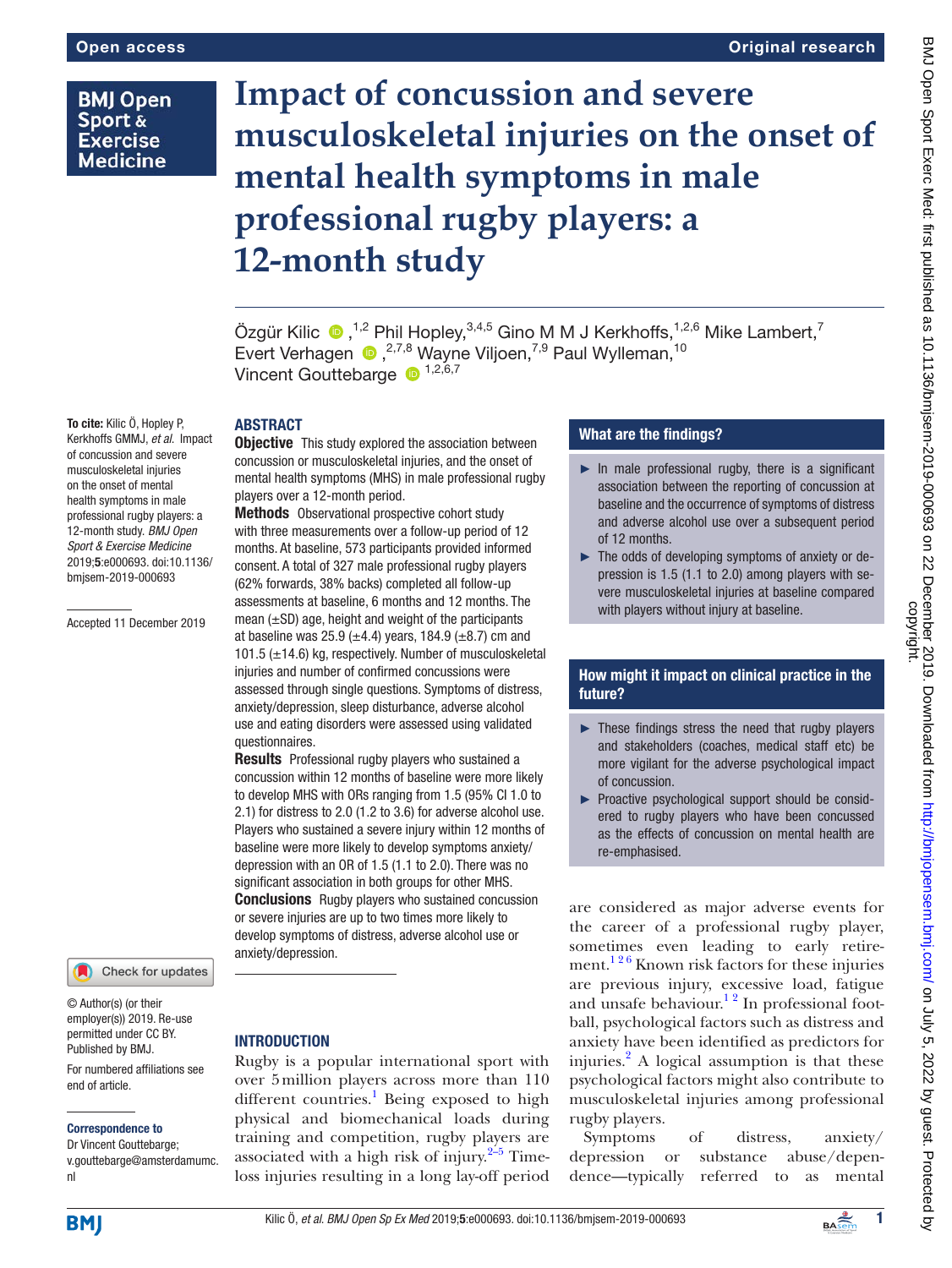health symptoms (MHS)—have recently been shown to be prevalent among professional rugby players.<sup>78</sup> Prevalence (4weeks) of MHS ranged from 15% for adverse alcohol use to  $30\%$  for anxiety/depression.<sup>7</sup> Studies among non-athletic populations show somewhat lower prevalence of anxiety/depression, from 17% to 21% in Denmark (occupational population), 25% in the Netherlands (general and occupational population, young male employees) and 13% to 19% in Australia (general population). Symptoms of distress in both young and older Australian working populations shows a prevalence range from 5% to  $18\%$ .  $9\frac{9}{13}$ 

Studies in professional football (one cross-sectional study and one prospective cohort study) have shown that MHS developed as a consequence of musculoskeletal injuries.<sup>14 15</sup> Among rugby players, it has been shown that concussion was associated with the onset of depression.<sup>16</sup> It therefore follows that musculoskeletal injuries as well as concussion might be related to the onset of MHS among professional rugby players.

Consequently, this study aimed to explore the association between musculoskeletal injuries or concussion, and the onset of MHS (distress, anxiety/depression, sleep disturbance, eating disorders, adverse alcohol use) in male professional rugby players over a 12-month period. The hypothesis is that professional rugby players who had sustained severe musculoskeletal injuries or concussion are more likely to develop MHS in the subsequent 12-month follow-up period.

### **METHODS**

### Design and ethics

The present study was an observational prospective cohort study with three measurements (questionnaires) over a follow-up period of 12 months. This study was reported in accordance with the statement from STROBE (Strengthening the Reporting of Observational Studies in Epidemiology) and the Declaration of Helsinki.<sup>[17 18](#page-6-6)</sup>

### Participants and setting

Participants fulfilled the following inclusion criteria: (1) being an active professional player in rugby (Union, League, Sevens); (2) being 18 years old or older; (3) being male; (4) being able to read and comprehend texts fluently in either English, French or Spanish. Professional rugby players were defined as players committing significant time to rugby training and competing at the highest and second highest professional rugby level. The International Rugby Players' Association asked nine national players' associations in Australia, England, France, Ireland, Italy, New Zealand, Pacific Islands (including Fiji, Samoa, Tonga), South Africa and Wales to assist in recruiting participants. In addition, the rugby unions from Argentina, Canada and USA were asked to assist in recruiting participants.

Sample size calculation used for descriptive purposes (prevalence and incidence) indicated that at least 196 participants were needed after follow-up (CI of 95%;

precision of 5%) to reach an anticipated and assumed population prevalence of 15% of mental health symptoms.<sup>19–21</sup> This sample size is sufficient for testing the relationship between the independent and dependent variables under study as sample size calculation indicated that at least 66 participants were needed (n>50+8m where m is the number of independent variables).<sup>[4](#page-6-8)</sup> Considering a response rate of 33% (analogous with the response rate achieved in other prospective studies among professional athletes) and hypothesising a loss to follow-up rate of no more than 20%, we needed to invite at least 765 potential participants.<sup>20</sup><sup>21</sup>

### Dependent variables: mental health symptoms

MHS were operationalised by assessing symptoms of distress, anxiety/depression, sleep disturbance, eating disorders and adverse alcohol use. Distress in the previous 4weeks (baseline) and in the previous 6months (follow-up) was measured using the Distress Screener (three items scored on a 3-point scale) which is based on the four-dimensional symptom questionnaire (4DSQ) (eg, "Did you recently suffer from worry?").<sup>[22 23](#page-6-10)</sup> The 4DSQ, that is, Distress Screener in English, French and Spanish, has been validated for a recall period of up to several weeks (internal consistency: 0.6–0.7; test–retest coefficients: ≥0.9; criterion-related validity: area under ROC curve  $\geq 0.79$ .<sup>[22 23](#page-6-10)</sup> A total score ranging from 0 to 6 was obtained by summing up the answers on the three items, a score of 4 or more indicating the presence of symptoms of distress.<sup>[22 23](#page-6-10)</sup>

The 12-item General Health Questionnaire (GHQ-12) was used to assess psychological symptoms related to anxiety/depression in the previous 4weeks (baseline) and in the previous 6months (follow-up) (eg, "Have you recently felt under strain?").<sup>[5](#page-6-11)</sup> The GHQ-12 in English, French and Spanish has been validated for a recall period of up to several weeks (internal consistency: 0.7–0.9; criterion-related validity: sensitivity  $\geq 0.70$ ,



<span id="page-1-0"></span>Figure 1 Flowchart of the recruitment and follow-up of male professional rugby players.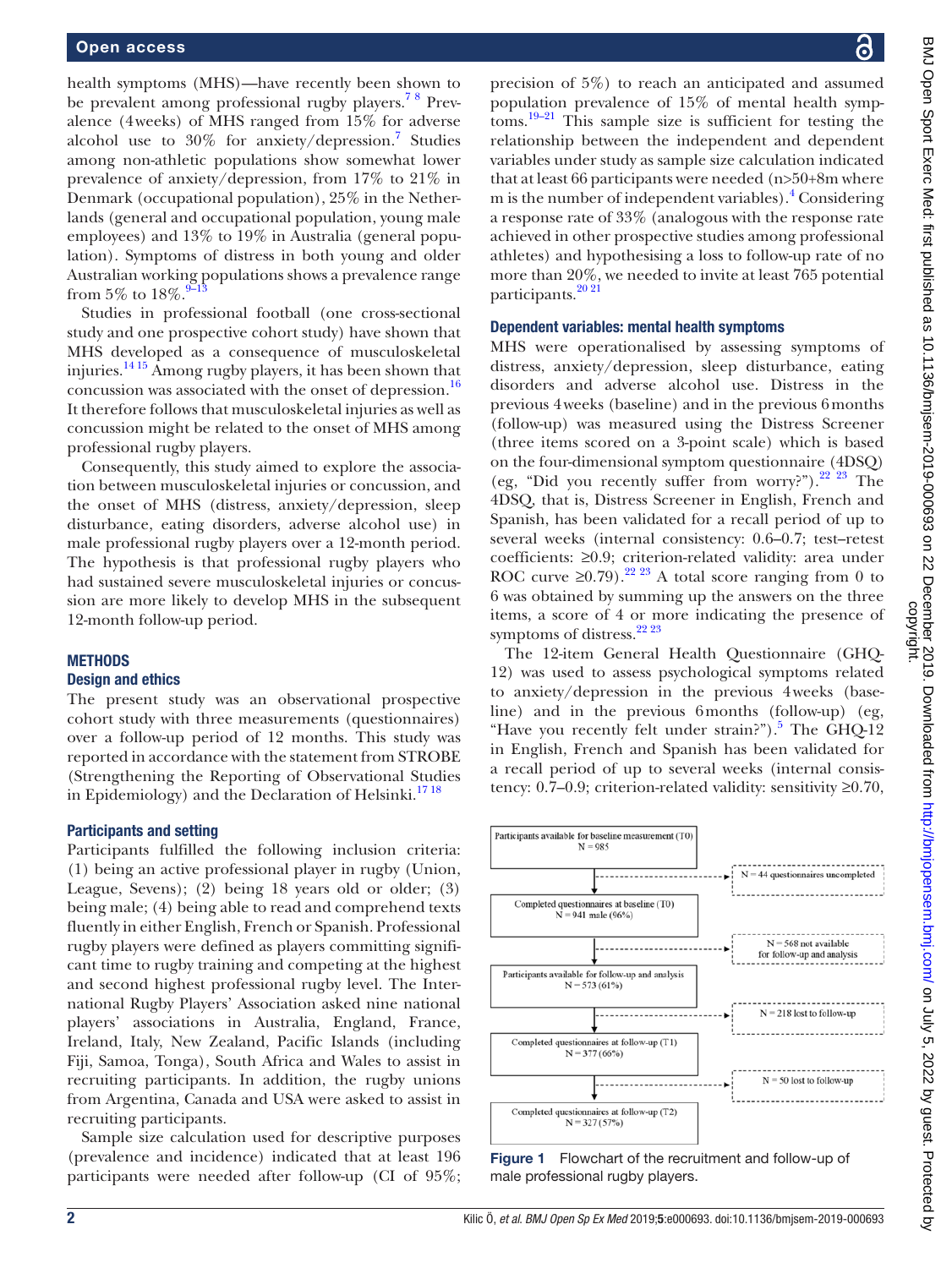specificity ≥0.75, area under ROC curve ≥0.83).<sup>24 25</sup> Based on the traditional scoring system, a total score ranging from 0 to 12 was calculated by summing the answers on the 12 items, with a score of 3 or more indicating the presence of symptoms of anxiety/depression (area under curve= $0.88$ ).  $2425$ 

Based on the (short form) Patient Reported Outcomes Measurement Information System (PROMIS), sleep disturbance in the previous 4weeks (baseline) and in the previous 6months (follow-up) was assessed through four single questions (eg, "Have you recently had problems sleeping?") scored on a 5-point scale (from 'not at all' to 'very much').<sup>26 27</sup> The PROMIS in English, French and Spanish has been validated for a recall period of up to several weeks (internal consistency: >0.9; construct validity: product–moment correlations ≥0.96) (for detailed information, see <www.nihpromis.org>). A total score ranging from 1 to 20 is obtained by summing the answers to the four questions, a score of 13 or more indicating the presence of symptoms of sleep disturbance.<sup>2627</sup>

The Eating disorder Screen for Primary care (five items scored as 'yes' or 'no'; '0' for favourable answers, '1' for unfavourable answers) was used as a screening instrument to detect eating disorders in the previous 4weeks (baseline) and in the previous 6months (follow-up) (eg, "In the past 4weeks, were you satisfied with your eating patterns?").<sup>[28](#page-6-14)</sup> The Eating disorder Screen for Primary care has been validated in several languages including English, French and Spanish (criterion-related validity: sensitivity 100%, specificity 0.71). A total score ranging from 0 to 5 is obtained by summing the answers on the five items, a score of 2 or more indicating the presence of eating disorders.<sup>28</sup>

Level of alcohol consumption at the present time (baseline) and in the previous 6months (follow-up) was detected using the 3-item AUDIT-C (eg, "How many standard drinks containing alcohol do you have on a typical day?").<sup>29</sup> The AUDIT-C in English, French and Spanish has been validated for a recall period of up to several weeks (test–retest coefficients: 0.6–0.9; criterion-related validity: area under ROC curve  $0.70-0.97$ .<sup>[30 31](#page-6-16)</sup> A total score ranging from 0 to 12 was obtained by summing the answers on the three items, a score of 5 or more indi-cating the presence of adverse alcohol use.<sup>[29](#page-6-15)</sup>

# Independent variables: musculoskeletal injuries and concussion

Participants were asked to report through a single question whether they had sustained musculoskeletal injuries in the previous 12 months (baseline) and in the previous 6 months (follow-up; eg, "How many severe injuries (other than concussion) have you had in the past 6 months?"). In our study, severe injury (not a concussion) was defined as any physical complaint that is sustained by a player during a rugby match or rugby training, irrespective of the need for medical attention or time‐loss from rugby activities, and that leads to either training or competition absence for more than 28 days.<sup>32</sup> It was explicitly explained to the

rugby players that an injury (defined as stated above) was not a concussion (as explained below) and consequently concussion was not an injury.<sup>[7](#page-6-2)</sup> The number of confirmed concussions that occurred in the previous 12 months (baseline) and in the previous 6 months (follow-up) was explored through a single question (eg, for follow-up, "How many concussions (other than muscle or joint injuries) diagnosed by a medical professional did you have in the past 6 months (training and competition)?").  $33$ The definition of injury and concussion was included in the questionnaire. For these questions, participants were recommended to consult their team doctor.

# Procedures

A baseline and two follow-up electronic questionnaires were set up in English, French and Spanish (FluidSurveys), including all dependent and independent variables from the study. In addition, the following descriptive variables were added in the baseline questionnaire: age, height, body mass, duration of professional rugby career, field position (forward or back), level of play, level of education, other employment and family history of mental disorders. Each questionnaire took about 15 to 20min to complete. Information about the study was sent via email to potential participants by the participating national associations. Players interested in participating in the study gave their informed consent and were given access to the baseline online questionnaire, which they were asked to complete within 2weeks. At the end of the baseline questionnaire, participants could leave their email address and give their informed consent specifically for the follow-up online questionnaires. Follow-up questionnaires were sent per email 6 and 12 months later, being asked to complete them within 2weeks. Reminders at baseline and follow-up were sent after 2 and 4weeks. The responses to baseline and follow-up questionnaires were anonymised for reasons of privacy and confidentiality. The baseline and follow-up questionnaires were linked within participants through a unique code. Once completed, the electronic questionnaires were saved automatically on a secured electronic server that only the principal researcher could access. Players participated voluntarily in the study and did not receive any reward for their participation. Baseline questionnaires were distributed between March and August 2016.

# Statistical analyses

All data analyses were conducted with the statistical software IBM SPSS Statistics V.23.0 for Windows. Descriptive data analyses (mean, SD, frequency) were performed with all variables included in our study. To explore whether loss to follow-up was selective, we compared baseline characteristics (all descriptive variables) of non-responders and responders at follow-up by means of independent t-tests.<sup>[3](#page-6-19)</sup> Only data without missing values were used for analyses. Two statistical models were used: (1) univariate logistic regression analysis, (2) multivariate logistic analysis (adjusted separately and combined for respectively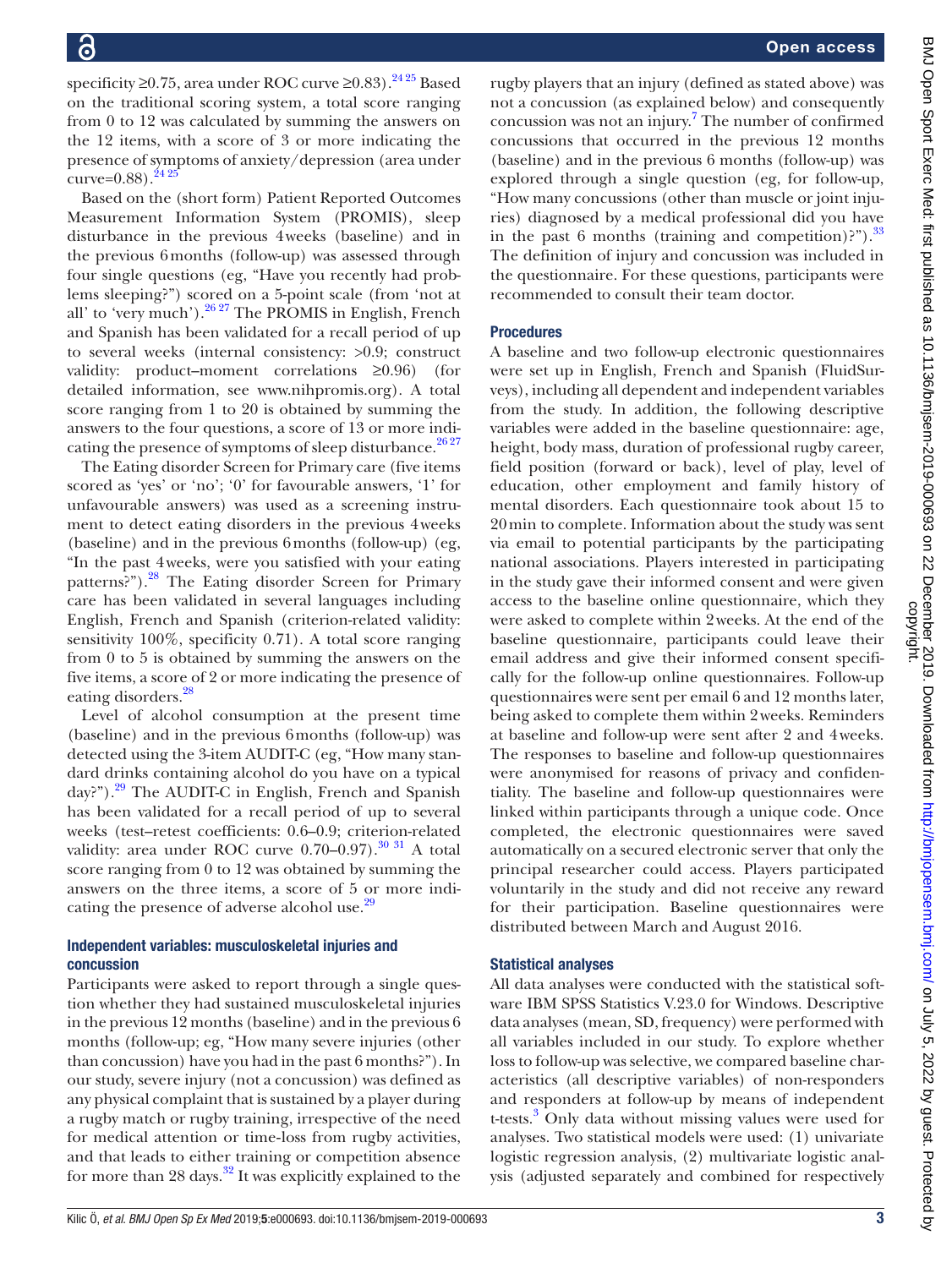<span id="page-3-0"></span>

| Table 1<br>Characteristics of the participants at baseline |                  |                  |                  |  |  |
|------------------------------------------------------------|------------------|------------------|------------------|--|--|
|                                                            | <b>Total</b>     | <b>No MHS</b>    | <b>MHS</b>       |  |  |
| No of participants (%)                                     | 573              | 250 (44)         | 323(56)          |  |  |
| Age (years)                                                | $25.9 + 4.4$     | $25.6 \pm 4.5$   | $26.2 + 4.2$     |  |  |
| Height (cm)                                                | $184.9 \pm 8.7$  | $184.9 \pm 8.7$  | $185.0 \pm 8.8$  |  |  |
| Weight (kg)                                                | $101.5 \pm 14.6$ | $100.5 \pm 14.0$ | $102.1 \pm 15.1$ |  |  |
| Duration professional football career (years)              | $6.0 + 4.0$      | $6.0 + 4.0$      | $6.1 \pm 4.0$    |  |  |
| Level of play (highest level, %)                           | 74               | 70               | 77               |  |  |
| Field position %                                           |                  |                  |                  |  |  |
| Forward                                                    | 62               | 59               | 65               |  |  |
| <b>Back</b>                                                | 38               | 41               | 35               |  |  |
| International %                                            | 55               | 60               | 51               |  |  |
| Educational level %                                        |                  |                  |                  |  |  |
| No school completed                                        | 1                | $\overline{2}$   | $\mathbf{1}$     |  |  |
| High school                                                | 39               | 37               | 41               |  |  |
| Vocational/technical school                                | 8                | $\overline{7}$   | 9                |  |  |
| College, university or equivalent                          | 51               | 54               | 48               |  |  |
| Family history of mental health %                          | 11               | 8                | 13               |  |  |
| Baseline prevalence %                                      |                  |                  |                  |  |  |
| <b>Distress</b>                                            | 20               |                  | 35               |  |  |
| Anxiety/depression                                         | 32               |                  | 56               |  |  |
| Sleep disturbance                                          | 12               | -                | 22               |  |  |
| Adverse alcohol use                                        | 15               |                  | 27               |  |  |
| Eating disorder                                            | 22               |                  | 39               |  |  |
| Injury                                                     | 56               | 54               | 57               |  |  |
| Concussion                                                 | 35               | 28               | 40               |  |  |

Values are mean±SD unless otherwise stated.

Level of play (highest level, %) states only the percentage of players competing at the highest level (not second highest level and lower). MHS, mental health symptoms.

age and family history of mental disorder). In these models, new injuries/concussion or MHS reported over the course of the follow-up period were considered. OR and 95% CI were calculated. For this analysis, only participants without a given mental health symptom at baseline were included.

# **RESULTS**

# **Participants**

From the 941 participants that filled in the baseline questionnaire, 573 were included for analyses as they gave written informed consent to participate in the follow-up study. After the follow-up period of 1year, a total of 327 players had completed both follow-up questionnaires. The flowchart of the recruitment of the participants is presented in [figure](#page-1-0) 1. The mean±SDage, height and weight of the participants was 25.9±4.4 years, 184.9±8.7cm and 101.5±14.6, respectively. Participants (62% forwards, 38% backs) had been playing professional rugby for an average of 6.0±4.0 years, with 74% playing at the highest club level in their country (mostly in Rugby Union). All characteristics of the participants are presented in [table](#page-3-0) 1.

# Associations between concussion and the onset of mental health symptoms

The odds of developing MHS in the 12-month follow-up period among concussed professional rugby players and were initially without MHS at baseline were significantly higher compared with players who had not sustained concussion at baseline (OR (95%CI) ranging from 1.5  $(1.0 \text{ to } 2.1)$  for distress to  $2.0 \text{ } (1.2 \text{ to } 3.6)$  for adverse alcohol use). All analysed associations are shown in [table](#page-4-0) 2.

# Association between musculoskeletal injuries and onset of mental health symptoms

Professional rugby players who had sustained severe musculoskeletal injuries and were without MHS at baseline, had higher odds (OR 1.5 (1.1 to 2.0)) of developing symptoms of anxiety or depression in the 12-month follow-up period, compared with players who had not sustained severe injuries. All other associations between injury at baseline and the onset of MHS in the subsequent 12 months were not significant. All analysed associations are shown in [table](#page-4-1) 3.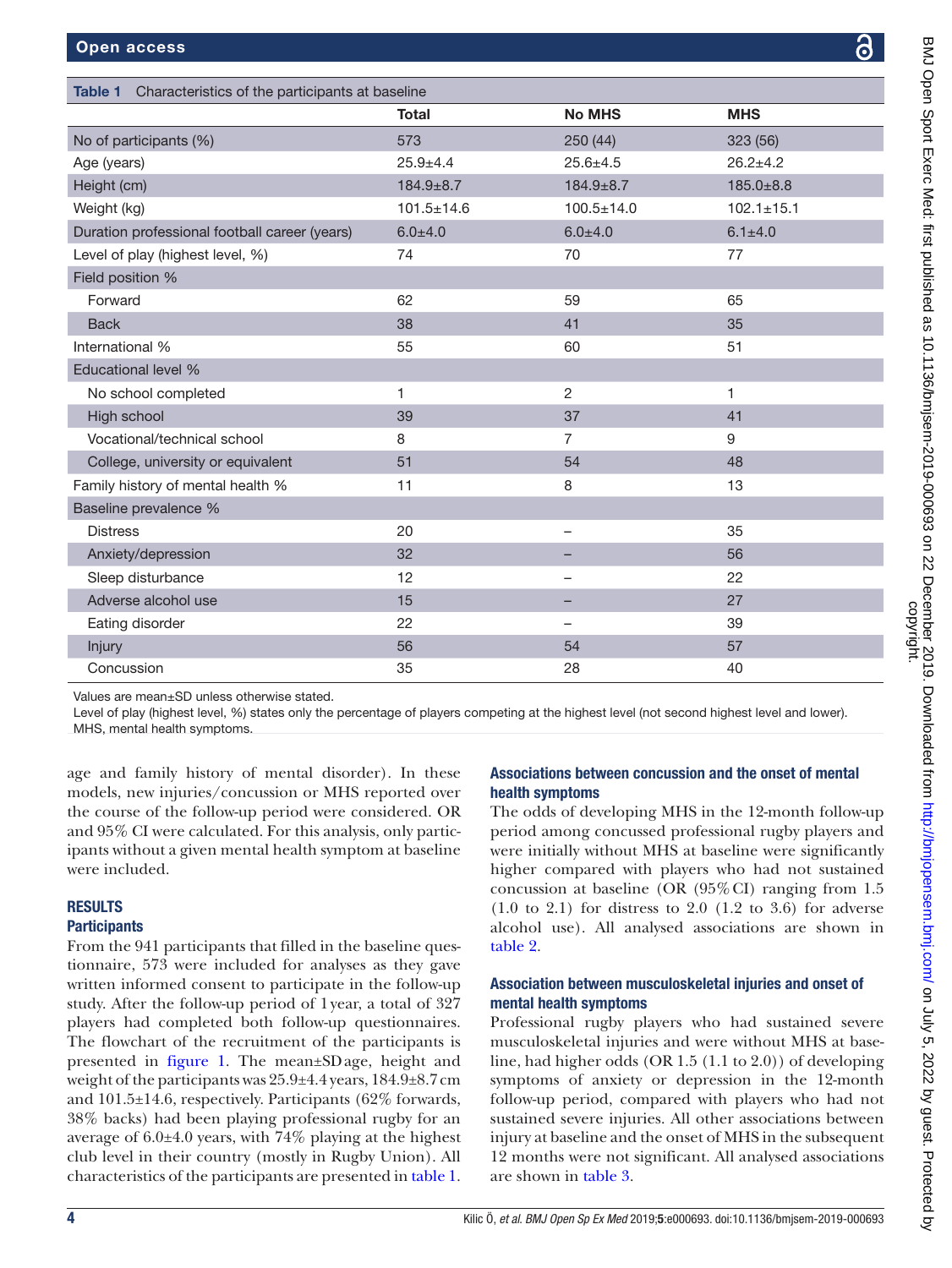|                                                                                                                        |                             |                                   |                                              | <b>Multivariate:</b>                   |
|------------------------------------------------------------------------------------------------------------------------|-----------------------------|-----------------------------------|----------------------------------------------|----------------------------------------|
|                                                                                                                        | <b>Univariate</b>           | Multivariate: adjusted<br>for age | Multivariate: adjusted<br>for family history | adjusted for age<br>and family history |
| Association between a concussion reported on baseline and the onset of MHS during the subsequent 12 months             |                             |                                   |                                              |                                        |
| <b>Distress</b>                                                                                                        | 1.7 $(0.9 \text{ to } 3.4)$ | 1.5 $(0.8 \text{ to } 3.0)$       | 1.7 $(0.9 \text{ to } 3.4)$                  | 1.5 $(0.8 \text{ to } 3.0)$            |
| Anxiety/depression                                                                                                     | 1.1 $(0.6 \text{ to } 2.0)$ | 1.1 $(0.6 \text{ to } 2.1)$       | 1.1 $(0.6 \text{ to } 2.1)$                  | 1.1 $(0.6 \text{ to } 2.1)$            |
| Sleeping disturbance                                                                                                   | 1.0 $(0.5 \text{ to } 1.9)$ | 1.0 $(0.5 \text{ to } 1.9)$       | 1.0 $(0.5$ to 1.9)                           | 1.0 $(0.5 \text{ to } 1.9)$            |
| Adverse alcohol use                                                                                                    | $2.0$ (1.1 to 3.5)          | $2.0$ (1.1 to 3.5)                | $2.0$ (1.2 to 3.6)                           | $2.0$ (1.1 to 3.6)                     |
| Eating disorder                                                                                                        | 1.1 $(0.5 \text{ to } 2.2)$ | 1.1 $(0.5 \text{ to } 2.3)$       | 1.1 $(0.5 \text{ to } 2.2)$                  | 1.1 $(0.5 \text{ to } 2.3)$            |
| Comorbidity                                                                                                            | 1.4 $(0.8 \text{ to } 2.6)$ | 1.4 $(0.8 \text{ to } 2.5)$       | 1.4 $(0.8 \text{ to } 2.6)$                  | 1.4 $(0.8 \text{ to } 2.5)$            |
| Association between the number of concussion recorded on baseline and the onset of MHS during the subsequent 12 months |                             |                                   |                                              |                                        |
| <b>Distress</b>                                                                                                        | 1.5 $(1.0 to 2.1)$          | 1.4 $(0.9 \text{ to } 2.0)$       | 1.5 $(1.0 to 2.1)$                           | 1.4 $(0.9 \text{ to } 2.0)$            |
| Anxiety/depression                                                                                                     | 1.1 $(0.8 \text{ to } 1.6)$ | 1.1 $(0.8 \text{ to } 1.6)$       | 1.1 $(0.8 \text{ to } 1.6)$                  | 1.1 $(0.8 \text{ to } 1.6)$            |
| Sleeping disturbance                                                                                                   | 1.0 $(0.7 \text{ to } 1.5)$ | 1.0 $(0.7 \text{ to } 1.5)$       | 1.0 $(0.7 \text{ to } 1.5)$                  | 1.0 $(0.7 \text{ to } 1.5)$            |
| Adverse alcohol use                                                                                                    | 1.5 $(1.1$ to 2.0)          | 1.5 $(1.1$ to 2.0)                | 1.5 $(1.1 to 2.1)$                           | 1.5 $(1.1$ to 2.1)                     |
| Eating disorder                                                                                                        | 1.1 $(0.6 \text{ to } 1.7)$ | 1.1 $(0.7 \text{ to } 1.7)$       | 1.0 $(0.6 \text{ to } 1.7)$                  | 1.1 $(0.7 \text{ to } 1.7)$            |
| Comorbidity                                                                                                            | 1.3 $(0.8 \text{ to } 1.9)$ | 1.2 $(0.8 \text{ to } 1.9)$       | 1.3 $(0.9 \text{ to } 1.9)$                  | 1.2 (0.8 to 1.9)                       |

In bold: significant results.

Values are OR (95% CI).

MHS, mental health symptoms.

### **DISCUSSION**

Professional rugby players who sustained a concussion within 12 months of baseline were more likely to develop MHS compared with players without concussion, with OR ranging from 1.5 (95% CI 1.0 to 2.1) for distress to 2.0

<span id="page-4-0"></span>Table 2 Association between concussion and the onset of MHS

(1.2 to 3.6) for adverse alcohol use. Players who sustained a severe injury within 12 months of baseline were more likely to develop symptoms anxiety/depression with an OR of 1.5 (1.1 to 2.0). There was no significant association in both groups for other symptoms of MHS.

<span id="page-4-1"></span>

| Association between musculoskeletal injury at baseline and the onset of MHS<br>Table 3                                              |                             |                                   |                                                        |                                                                |  |  |
|-------------------------------------------------------------------------------------------------------------------------------------|-----------------------------|-----------------------------------|--------------------------------------------------------|----------------------------------------------------------------|--|--|
|                                                                                                                                     | <b>Univariate</b>           | Multivariate:<br>adjusted for age | <b>Multivariate:</b><br>adjusted for family<br>history | <b>Multivariate: adjusted</b><br>for age and family<br>history |  |  |
| Association between a musculoskeletal injury at baseline and the onset of MHS during the subsequent 12 months                       |                             |                                   |                                                        |                                                                |  |  |
| <b>Distress</b>                                                                                                                     | 1.2 $(0.6 \text{ to } 2.5)$ | 1.2 $(0.5 \text{ to } 2.5)$       | 1.2 $(0.6 \text{ to } 2.6)$                            | 1.2 $(0.5 \text{ to } 2.5)$                                    |  |  |
| Anxiety/depression                                                                                                                  | 1.2 $(0.6 \text{ to } 2.5)$ | 1.5 $(0.7 \text{ to } 2.8)$       | 1.3 $(0.7 \text{ to } 2.5)$                            | 1.5 $(0.8 \text{ to } 2.9)$                                    |  |  |
| Sleeping disturbance                                                                                                                | 1.1 (0.5 to 2.2)            | 1.1 (0.5 to 2.3)                  | 1.1 (0.5 to 2.2)                                       | 1.1 (0.5 to 2.3)                                               |  |  |
| Adverse alcohol use                                                                                                                 | 1.0 $(0.5$ to 1.9)          | 1.1 $(0.6 \text{ to } 2.1)$       | 1.0 (0.6 to 2.0)                                       | 1.1 (0.6 to 2.1)                                               |  |  |
| Eating disorder                                                                                                                     | $0.6$ (0.2 to 1.5)          | $0.6$ (0.2 to 1.6)                | $0.6$ (0.2 to 1.5)                                     | $0.6$ (0.2 to 1.6)                                             |  |  |
| Comorbidity                                                                                                                         | 1.0 $(0.5$ to 1.9)          | 1.1 $(0.5 \text{ to } 2.1)$       | 1.0 (0.5 to 2.0)                                       | 1.1 (0.5 to 2.1)                                               |  |  |
| Association between the no of musculoskeletal injuries recorded at baseline and the onset of MHS during the subsequent 12<br>months |                             |                                   |                                                        |                                                                |  |  |
| <b>Distress</b>                                                                                                                     | 1.0 (0.8 to 1.3)            | 1.0 (0.7 to 1.3)                  | 1.0 (0.7 to 1.3)                                       | 1.0 (0.7 to 1.3)                                               |  |  |
| Anxiety/depression                                                                                                                  | 1.5 (1.1 to 2.0)            | 1.5 (1.1 to 2.0)                  | 1.5 (1.1 to 2.0)                                       | 1.5 (1.1 to 2.0)                                               |  |  |
| Sleeping disturbance                                                                                                                | 1.2 (1.0 to $1.5$ )*        | 1.2 (1.0 to $1.5$ )*              | 1.2 (1.0 to $1.5$ )*                                   | 1.2 (1.0 to $1.5$ )*                                           |  |  |
| Adverse alcohol use                                                                                                                 | 0.9 (0.7 to 1.2)            | 0.9 (0.7 to 1.2)                  | $0.9$ (0.7 to 1.2)                                     | 0.9 (0.7 to 1.2)                                               |  |  |
| Eating disorder                                                                                                                     | $0.9$ (0.7 to 1.2)          | $0.9$ (0.6 to 1.2)                | $0.9$ (0.6 to 1.2)                                     | $0.9$ (0.6 to 1.2)                                             |  |  |
| Comorbidity                                                                                                                         | 1.3 (1.0 to 1.6)*           | 1.3 (1.0 to 1.6)*                 | 1.3 (1.0 to 1.6)*                                      | 1.3 (1.0 to 1.6)*                                              |  |  |
| the departure of confidence in the contract                                                                                         |                             |                                   |                                                        |                                                                |  |  |

In bold: significant results.

Values are OR (95%CI).

\*Suggest significance after rounded off to one decimal.

MHS, mental health symptoms.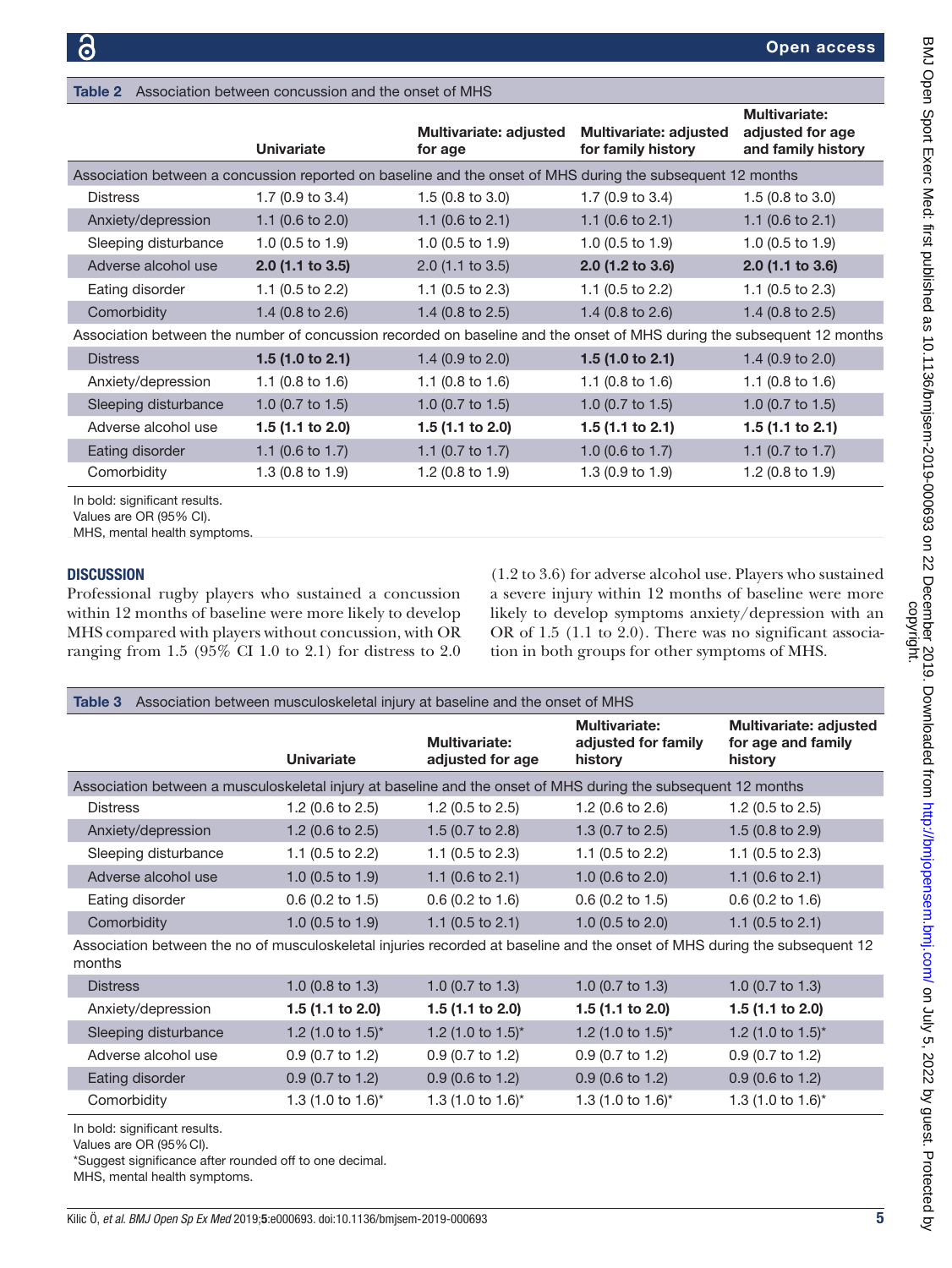### Comparison with other studies

Du Preez *et al* reported that rugby players with ≥3 concussions had greater odds for the onset of symptoms of depression compared with players with ≤2 concussions. They did not find a significant association between injuries and symptoms of depression.<sup>16</sup> Within this study having had a concussion was associated with the onset of symptoms of alcohol abuse and symptoms of distress.

Earlier studies among athletes showed significant associations between severe musculoskeletal injuries and the onset of MHS in subsequent 12 months. Professional football players are almost 2 to 7 times more at risks for developing several MHS after severe injuries.<sup>15</sup> Among professional Danish handball players, the odds for the onset of symptoms of alcohol abuse subsequent to severe injuries was up to  $1.4^{34}$  The odds for the onset of symptoms of distress subsequent to severe injuries was up to 1.3.<sup>[34](#page-6-21)</sup> These results are not totally in accordance with the results of this study as this study only shows an association of an OR of 1.5 between number of injuries and symptoms of anxiety or depression. All other associations with other MHS were not significant.

### Methodological considerations

MHS, injury and concussion were all measured through self-report, making it a limitation as one might logically assume that less subjective information could have been obtained if measurements were done through medical professionals. One potential source of bias might be that rugby players with a particular interest in MHS were more prone to participate. Another possible bias may arise from the ongoing taboo surrounding MHS among professional rugby players, just as is seen in other professional sports. This could have resulted in an underestimation in the extent of MHS.<sup>7 35</sup>  $36$  A limitation worth mentioning is that the follow-up rate in our study only reached 57%. We did not explore why participants withdrew from our study but potential reasons are that (1) the questionnaire might have been too time consuming for active professional rugby players during their ongoing season, and (2) the follow-up questionnaires were sent by the principal investigator and not by their players' associations or unions (less commitment).

The validated questionnaires (only available in English, French and Spanish) were most likely not a limitation as players had to be able to read and comprehend fluently these three languages to be eligible to the study. The questionnaires concerning mental health symptoms in our study rely on a recall period up to 6 months. One might argue that monthly questionnaires would have generated more valid data than questionnaires with a 6-month recall period. Also worth mentioning is that there is no comparison group with the general population which would allow to make even more valid comparisons.

Strengths of this study are the acceptable response rate of 63% and an adequate follow-up rate of 55%, as it is suggested that follow-up rates from  $50\%$  are adequate.<sup>37</sup> Another strength is the longitudinal design of the study among a large group of professional rugby players concerning a difficult topic. $\delta$ 

## Further implications for future studies

While this study demonstrates the association between concussion and MHS, the exact nature of the association is worthy of further exploration. Future studies could focus on the aspects of concussion and the number of concussions which may contribute to MHS (eg, physical symptoms such as pain; cognitive impairment; removal from training/playing; impact on self-esteem; level of peer and family support provided to injured players; mental health education for players/stakeholders; provision of preventative mental health interventions such as counselling/mindfulness practice etc).

In other athlete populations, besides severe musculoskeletal injuries, also adverse life events and lack of social support were identified as factors contributing to the onset of MHS.<sup>[38](#page-7-1)</sup> Furthermore, in an earlier study among rugby players, 95% of the participants stated that MHS could negatively influence the performance and 46% stated that specific support measures concerning this matter were not available in professional rugby.<sup>39</sup> Consequently, identifying factors contributing to the onset of MHS following concussions or injury may inform the development of a multidisciplinary strategy involving both physical and psychological rehabilitation in order to prevent worsening MHS and guide decisions to ensure optimal but safe return to sports and performance.

### Clinical relevance of the findings and perspective

From a clinical perspective, the results emphasise the potential adverse psychological impact of concussion and severe musculoskeletal injuries among rugby players. The association between concussion or injuries and MHS re-emphasise the need to provide a pre-emptive multidisciplinary approach including psychological expertise to tackle symptoms of distress or anxiety and depression and reduce the likelihood of adverse alcohol use (and other maladaptive coping strategies) among concussed and injured rugby players.

### Author affiliations

<sup>1</sup> Amsterdam UMC, Univ of Amsterdam, Department of Orthopaedic Surgery, Amsterdam Movement Sciences, Meibergdreef 9, Amsterdam, Noord-Holland, The **Netherlands** <sup>2</sup> Amsterdam Collaboration on Health & Safety in Sports (ACHSS), Amsterdam UMC

- IOC Research Center of Excellence, Amsterdam, The Netherlands
- <sup>3</sup>Cognacity, London, United Kingdom
- <sup>4</sup>Institute of Sport and Exercise Health, London, United Kingdom
- 5 Division of Surgery, UCL, London, United Kingdom
- 6 Academic Center for Evidence based Sports medicine (ACES), Amsterdam Movement Sciences, Amsterdam, The Netherlands
- <sup>7</sup> Division of Exercise Science and Sports Medicine, University of Cape Town, Cape Town, South Africa
- 8 Amsterdam UMC, Vrije Universiteit Amsterdam, Department of Public and Occupational Health, Amsterdam Movement Sciences, de Boelelaan 1117, Amsterdam, The Netherlands
- <sup>9</sup>South African Rugby Union (SARU), Cape Town, South Africa <sup>10</sup>Vrije Universiteit Brussel, Brussel, Belgium
-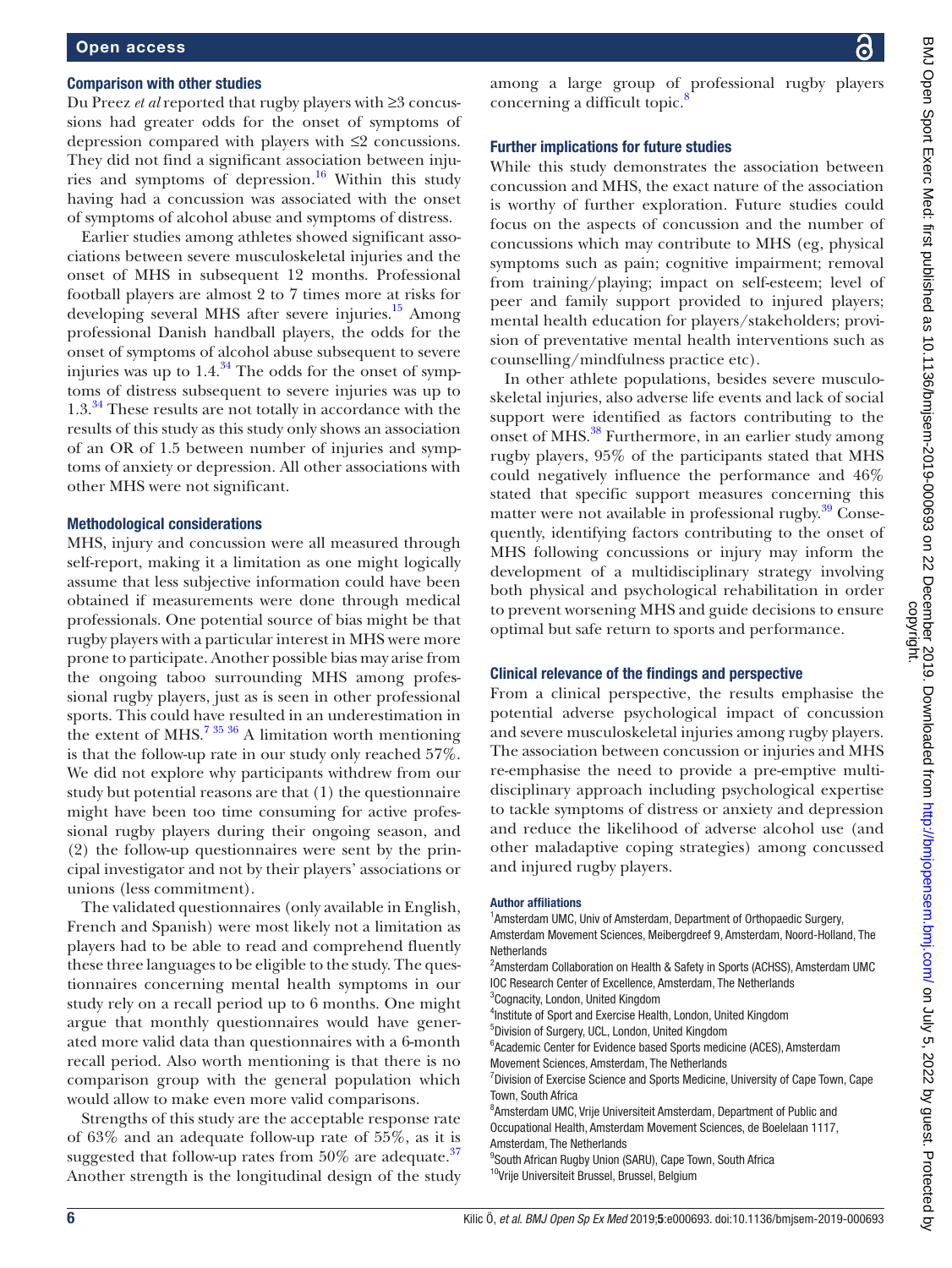Twitter Özgür Kilic [@KilicOzgur\\_](https://twitter.com/KilicOzgur_), Mike Lambert [@MikeLambert 01](https://twitter.com/MikeLambert 01) and Vincent Gouttebarge [@VGouttebarge](https://twitter.com/VGouttebarge)

Acknowledgements The authors would like to thank the International Rugby Players Association (IRPA), Unión Argentina de Rugby (UAR), Rugby Union Players' Association (RUPA), Rugby Canada, Rugby Players Association (RPA), Union des Joueurs de Rugby Professionnels (PROVALE), Irish Rugby Union Players Association (IRUPA), Giocatori d'Italia Rugby Associati (GIRA), New Zealand Rugby Players' Association (NZRPA), Pacific Island Players Association (PIPA), South African Rugby Players Association (SARPA), South African Rugby Union (SA Rugby), USA Rugby and Welsh Rugby Players Association (WRPA) for their support in the study. We are grateful to all the rugby players who participated in the study. This research was partly granted by World Rugby.

Contributors All authors were involved in the design of the study, data analysis and data interpretation. VG and GMMJK were responsible for data collection. OK drafted the manuscript, with critical review provided by all authors. All authors approved the final version of the manuscript.

Funding This research was partly funded by World Rugby.

Competing interests None declared.

Patient consent for publication Not required.

Ethics approval Ethical approval for the study was provided by the Faculty of Health Sciences Human Research Ethics Committee of the University of Cape Town (HREC REF 013/2016; Cape Town, South Africa) and the Medical Ethics Review Committee of the Academic Medical Center (W15\_060#15.0072; Amsterdam, The Netherlands).

Provenance and peer review Not commissioned; externally peer reviewed.

Data availability statement No data are available. Data are not available for sharing.

Open access This is an open access article distributed in accordance with the Creative Commons Attribution 4.0 Unported (CC BY 4.0) license, which permits others to copy, redistribute, remix, transform and build upon this work for any purpose, provided the original work is properly cited, a link to the licence is given, and indication of whether changes were made. See: [https://creativecommons.org/](https://creativecommons.org/licenses/by/4.0/) [licenses/by/4.0/](https://creativecommons.org/licenses/by/4.0/).

### ORCID iDs

Özgür Kilic<http://orcid.org/0000-0002-8106-6380> Evert Verhagen <http://orcid.org/0000-0001-9227-8234> Vincent Gouttebarge <http://orcid.org/0000-0002-0126-4177>

### **REFERENCES**

- <span id="page-6-1"></span>1 Williams S, Trewartha G, Kemp S, *et al*. A meta-analysis of injuries in senior men's professional Rugby Union. *[Sports Med](http://dx.doi.org/10.1007/s40279-013-0078-1)* 2013;43:1043–55.
- <span id="page-6-0"></span>2 Brown JC, Lambert MI, Verhagen E, *et al*. The incidence of rugbyrelated catastrophic injuries (including cardiac events) in South Africa from 2008 to 2011: a cohort study. *[BMJ Open](http://dx.doi.org/10.1136/bmjopen-2012-002475)* 2013;3:e002475.
- <span id="page-6-19"></span>3 Cahill N, Lamb K, Worsfold P, *et al*. The movement characteristics of English Premiership rugby union players. *[J Sports Sci](http://dx.doi.org/10.1080/02640414.2012.727456)* 2013;31:229–37.
- <span id="page-6-8"></span>4 Fuller CW, Sheerin K, Targett S. Rugby World Cup 2011: International Rugby Board injury surveillance study. *[Br J Sports Med](http://dx.doi.org/10.1136/bjsports-2012-091155)* 2013;47:1184–91.
- <span id="page-6-11"></span>5 Whitehouse T, Orr R, Fitzgerald E, *et al*. The epidemiology of injuries in Australian Professional Rugby Union 2014 Super Rugby Competition. *[Orthop J Sports Med](http://dx.doi.org/10.1177/2325967116634075)* 2016;4.
- 6 Brown J, Kerkhoffs G, Lambert M, *et al*. Forced retirement from professional rugby union is associated with symptoms of distress. *[Int J Sports Med](http://dx.doi.org/10.1055/s-0043-103959)* 2017;38:582–7.
- <span id="page-6-2"></span>7 Gouttebarge V, Hopley P, Kerkhoffs G, *et al*. Symptoms of common mental disorders in professional rugby: an international observational descriptive study. *[Int J Sports Med](http://dx.doi.org/10.1055/s-0043-114010)* 2017;38:864–70.
- <span id="page-6-22"></span>8 Reardon CL, Hainline B, Aron CM, *et al*. Mental health in elite athletes: International Olympic Committee consensus statement (2019). *[Br J Sports Med](http://dx.doi.org/10.1136/bjsports-2019-100715)* 2019;53:667–99.
- <span id="page-6-3"></span>9 Gouttebarge V, Backx FJG, Aoki H, *et al*. Symptoms of common mental disorders in professional football (soccer) across five European countries. *[J Sports Sci Med](http://www.ncbi.nlm.nih.gov/pubmed/26664278)* 2015;14:811–8.
- 10 Lynge I, Munk-Jørgensen P, Pedersen AL, *et al*. Common mental disorders among patients in primary health care in Greenland. *[Int J](http://dx.doi.org/10.3402/ijch.v63i0.17940)  [Circumpolar Health](http://dx.doi.org/10.3402/ijch.v63i0.17940)* 2004;63:377–83.
- 11 Bultmann U, Kant I, Kasl SV, *et al*. Fatigue and psychological distress in the working population: psychometrics, prevalence, and correlates. *J Psychosom Res* 2002;52:445–52.
- 12 Korten A, Henderson S. The Australian national survey of mental health and well-being. Common psychological symptoms and disablement. *Br J Psychiatry* 2000;177:325–30.
- 13 Verhaak PFM, Hoeymans N, Garssen AA, *et al*. Mental health in the Dutch population and in general practice: 1987–2001. *[Br J Gen](http://www.ncbi.nlm.nih.gov/pubmed/16212852)  [Pract](http://www.ncbi.nlm.nih.gov/pubmed/16212852)* 2005;55:770–5.
- <span id="page-6-4"></span>14 Gouttebarge V, Aoki H, Ekstrand J, *et al*. Are severe musculoskeletal injuries associated with symptoms of common mental disorders among male European professional footballers? *[Knee Surg Sports](http://dx.doi.org/10.1007/s00167-015-3729-y)  [Traumatol Arthrosc](http://dx.doi.org/10.1007/s00167-015-3729-y)* 2016;24:3934–42.
- <span id="page-6-20"></span>15 Kiliç Ö, Aoki H, Goedhart E, *et al*. Severe musculoskeletal time-loss injuries and symptoms of common mental disorders in professional soccer: a longitudinal analysis of 12-month follow-up data. *[Knee](http://dx.doi.org/10.1007/s00167-017-4644-1)  [Surg Sports Traumatol Arthrosc](http://dx.doi.org/10.1007/s00167-017-4644-1)* 2018;26:946–54.
- <span id="page-6-5"></span>16 Du Preez EJ, Graham KS, Gan TY, *et al*. Depression, anxiety, and alcohol use in elite rugby league players over a competitive season. *[Clin J Sport Med](http://dx.doi.org/10.1097/JSM.0000000000000411)* 2017;27:530–5.
- <span id="page-6-6"></span>17 Vandenbroucke JP, von Elm E, Altman DG, *et al*. Strengthening the Reporting of Observational Studies in Epidemiology (STROBE): explanation and elaboration. *[Epidemiology](http://dx.doi.org/10.1097/EDE.0b013e3181577511)* 2007;18:805–35.
- 18 World Medical Association. World Medical Association Declaration of Helsinki: ethical principles for medical research involving human subjects. *[JAMA](http://dx.doi.org/10.1001/jama.2013.281053)* 2013;310:2191–4.
- <span id="page-6-7"></span>19 Woodward M. *Epidemiology: study design and data analysis*. Boca Raton: CRC Press, 2014.
- <span id="page-6-9"></span>20 Gouttebarge V, Aoki H, Verhagen EALM, *et al*. A 12-month prospective cohort study of symptoms of common mental disorders among European professional footballers. *[Clin J Sport Med](http://dx.doi.org/10.1097/JSM.0000000000000388)* 2017;27:487–92.
- 21 Gouttebarge V, Kerkhoffs GMMJ. A prospective cohort study on symptoms of common mental disorders among current and retired professional ice hockey players. *[Phys Sportsmed](http://dx.doi.org/10.1080/00913847.2017.1338497)* 2017;45:252–8.
- <span id="page-6-10"></span>22 Braam C, van Oostrom SH, Terluin B, *et al*. Validation study of a distress screener. *[J Occup Rehabil](http://dx.doi.org/10.1007/s10926-009-9178-z)* 2009;19:231–7.
- 23 Terluin B, van Marwijk HWJ, Adèr HJ, *et al*. The four-dimensional symptom questionnaire (4DSQ): a validation study of a multidimensional self-report questionnaire to assess distress, depression, anxiety and somatization. *[BMC Psychiatry](http://dx.doi.org/10.1186/1471-244X-6-34)* 2006;6:34.
- <span id="page-6-12"></span>24 Goldberg DP, Gater R, Sartorius N, *et al*. The validity of two versions of the GHQ in the WHO study of mental illness in general health care. *[Psychol Med](http://dx.doi.org/10.1017/S0033291796004242)* 1997;27:191–7.
- 25 Salama-Younes M, Montazeri A, Ismaïl A, *et al*. Factor structure and internal consistency of the 12-Item general health questionnaire (GHQ-12) and the subjective vitality scale (VS), and the relationship between them: a study from France. *[Health Qual Life Outcomes](http://dx.doi.org/10.1186/1477-7525-7-22)* 2009;7:22.
- <span id="page-6-13"></span>26 Buysse DJ, Yu L, Moul DE, *et al*. Development and validation of patient-reported outcome measures for sleep disturbance and sleep-related impairments. *[Sleep](http://dx.doi.org/10.1093/sleep/33.6.781)* 2010;33:781–92.
- 27 Yu L, Buysse DJ, Germain A, *et al*. Development of short forms from the PROMIS™ sleep disturbance and sleep-related impairment item banks. *[Behav Sleep Med](http://dx.doi.org/10.1080/15402002.2012.636266)* 2012;10:6–24.
- <span id="page-6-14"></span>28 Cotton M-A, Ball C, Robinson P. Four simple questions can help screen for eating disorders. *[J Gen Intern Med](http://dx.doi.org/10.1046/j.1525-1497.2003.20374.x)* 2003;18:53–6.
- <span id="page-6-15"></span>29 Ivarsson A, Johnson U, Podlog L. Psychological predictors of injury occurrence: a prospective investigation of professional Swedish soccer players. *[J Sport Rehabil](http://dx.doi.org/10.1123/jsr.22.1.19)* 2013;22:19–26.
- <span id="page-6-16"></span>30 Dawson DA, Grant BF, Stinson FS, *et al*. Effectiveness of the derived Alcohol Use Disorders Identification Test (AUDIT-C) in screening for alcohol use disorders and risk drinking in the US general population. *[Alcohol Clin Exp Res](http://dx.doi.org/10.1097/01.ALC.0000164374.32229.A2)* 2005;29:844–54.
- 31 Cd M-G, Zuardi AW, Loureiro SR, *et al*. Alcohol Use Disorders Identification Test (AUDIT): an updated systematic review of psychometric properties. *Psychol Neurosci* 2009;2:83–97.
- <span id="page-6-17"></span>32 Fuller CW*et al*. Consensus statement on injury definitions and data collection procedures in studies of football (soccer) injuries. *[Br J](http://dx.doi.org/10.1136/bjsm.2005.025270)  [Sports Med](http://dx.doi.org/10.1136/bjsm.2005.025270)* 2006;40:193–201.
- <span id="page-6-18"></span>33 McCrory P, Meeuwisse W, Dvořák J, *et al*. Consensus statement on concussion in sport-the 5<sup>th</sup> international conference on concussion in sport held in Berlin, October 2016. *[Br J Sports Med](http://dx.doi.org/10.1136/bjsports-2017-097699)* 2017;51:838–47.
- <span id="page-6-21"></span>34 Kilic Özgür, Aoki H, Haagensen R, *et al*. Symptoms of common mental disorders and related stressors in Danish professional football and handball. *[Eur J Sport Sci](http://dx.doi.org/10.1080/17461391.2017.1381768)* 2017;17:1328–34.
- 35 Gouttebarge V, Kerkhoffs G, Lambert M. Prevalence and determinants of symptoms of common mental disorders in retired professional rugby union players. *[Eur J Sport Sci](http://dx.doi.org/10.1080/17461391.2015.1086819)* 2016;16:595–602.

ζ

BMJ Open Sport Exerc Med: first published as 10.1136/bmjsem-2019-000693 on 22 December 2019. Downloaded from <http://bmjopensem.bmj.com/> on July 5, 2022 by guest. Protected by